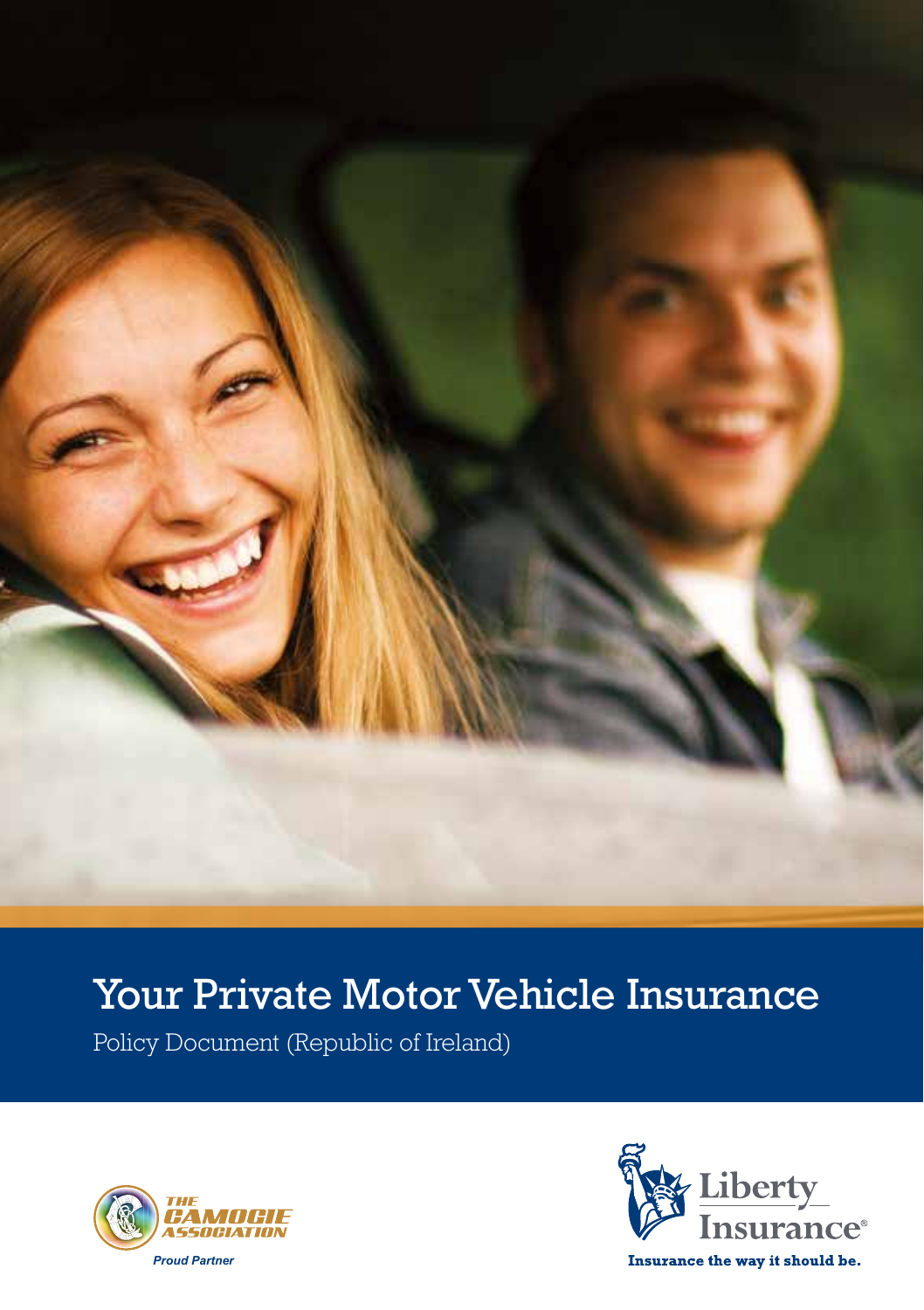# **Useful telephone numbers** –

# **Claims helpline: 1850 85 8530**

Call this 24-hour number if you need to report a claim on your policy.

# **Windscreen helpline:**

**1890 94 4410 00 800 88 0 88 228 (If calling from outside the Republic of Ireland)**

**Check your schedule to see if you have this cover.**

Call this 24-hour number to arrange for your windscreen to be repaired or replaced (refer to page 18 for more details).

**Breakdown assistance helpline: 1800 70 60 80 00353 91 560636 NI & UK**

Call this 24-hour number if you need roadside assistance, home-start, vehicle recovery or journey completion (refer to page 19 for more details).

### **Policy changes or queries**

Please contact your insurance broker if your circumstances change and you need to update your policy or if you have a question.

# **Contents**

| Section 1 Loss of or damage to the insured vehicle 12 |
|-------------------------------------------------------|
|                                                       |
|                                                       |
|                                                       |
|                                                       |
|                                                       |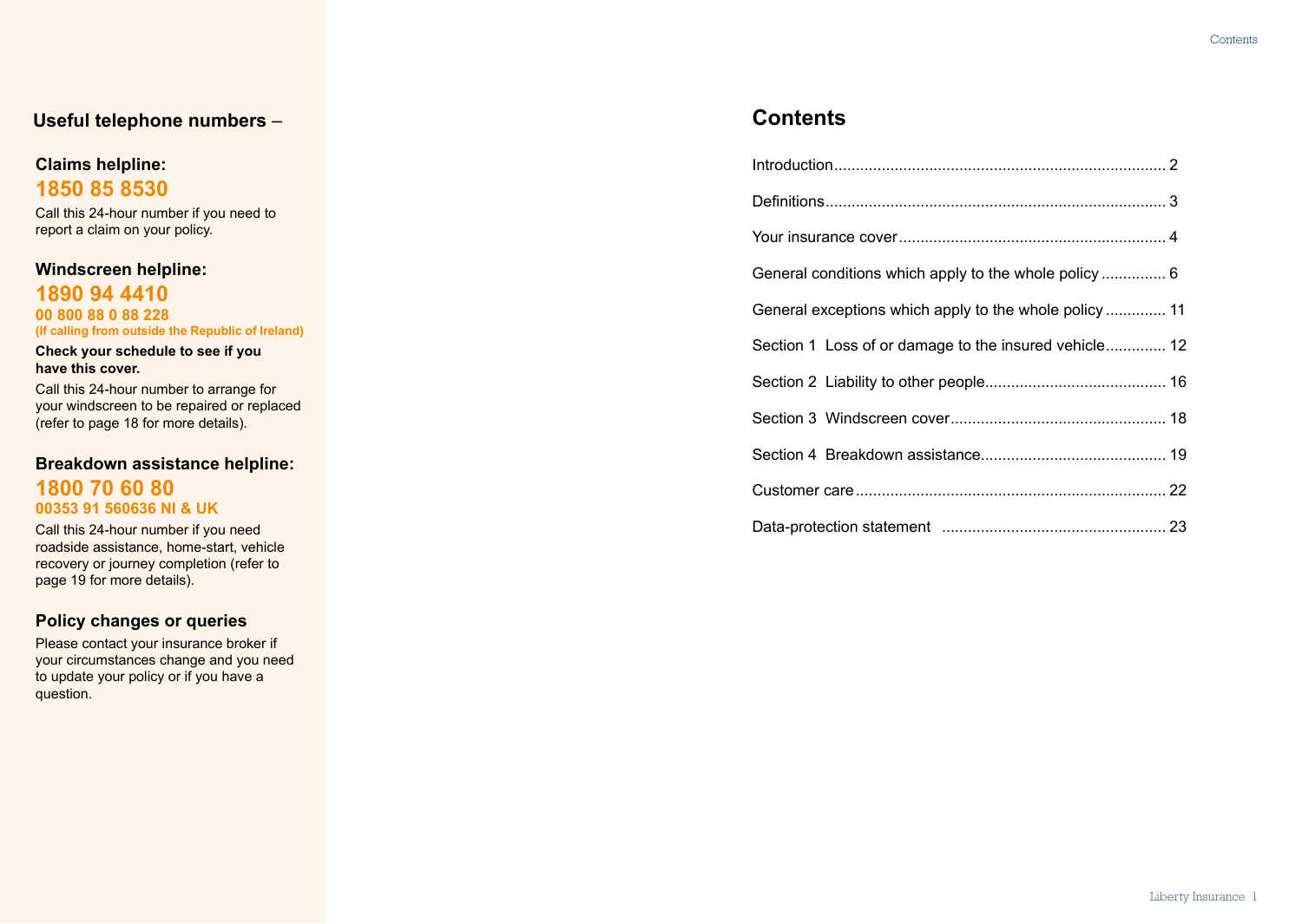# <span id="page-2-0"></span>**Introduction Definitions**

We, **Liberty Insurance®**, agree to provide insurance to you, the insured named in the policy schedule, for events which happen in the Republic of Ireland, Northern Ireland or Great Britain (including the Isle of Man and Channel Islands) during any period of insurance that you have paid, or have agreed to pay, the premium. If more than one person is named as the insured, the insurance will apply to each of you.

**On behalf of Liberty Insurance** 

#### **Tom McIlduff Chief Executive Officer**

Liberty Insurance designated activity company (dac) is regulated by the Central Bank of Ireland. Liberty Insurance dac is registered in Ireland, registration number 494729. You can contact the Central Bank of Ireland on 1890 77 77 77.

Accessories – parts or products specifically designed to be fitted to your car, but not including personal belongings, child car seats, car audio, parking systems, phone, phone system, in-car entertainment or satellite navigation systems.

Being driven – being in the charge of a person who has driven, or will drive the vehicle, even if they are not driving at the time.

Business – your occupation as described in the schedule.

Car-van – a car that has no fixed seats in the back.

Certificate of insurance – the document which is evidence that you have taken out the insurance needed by law which shows who can drive the vehicle and the purposes of use.

Courtesy car – a vehicle that we may provide, if you have comprehensive cover, while your vehicle is being repaired by our recommended repairer.

Excess – the first amount, as shown in the schedule, of each claim for loss or damage.

Market value – the cost of replacing the vehicle with one of the same make, model and similar age and condition at the time of the accident or loss.

Period of insurance – the period shown in the schedule and any further period for which we agree to insure you.

Recommended repairer – A repairer from our approved network that we authorise to repair your vehicle.

Territorial limits – Republic of Ireland, Northern Ireland, Great Britain, the Isle of Man and the Channel Islands, or while the vehicle is being transported by sea, air or rail (including loading or unloading) between these places.

Vehicle – the vehicle described in the schedule of this policy and any vehicle:

- you have given us details of;
- we have provided a certificate of insurance for; and
- for which the insurance is still in place.
- Or any vehicle we have agreed to temporarily transfer cover to.

We, us - Liberty Insurance.

You, your – the person named as the insured in the policy schedule.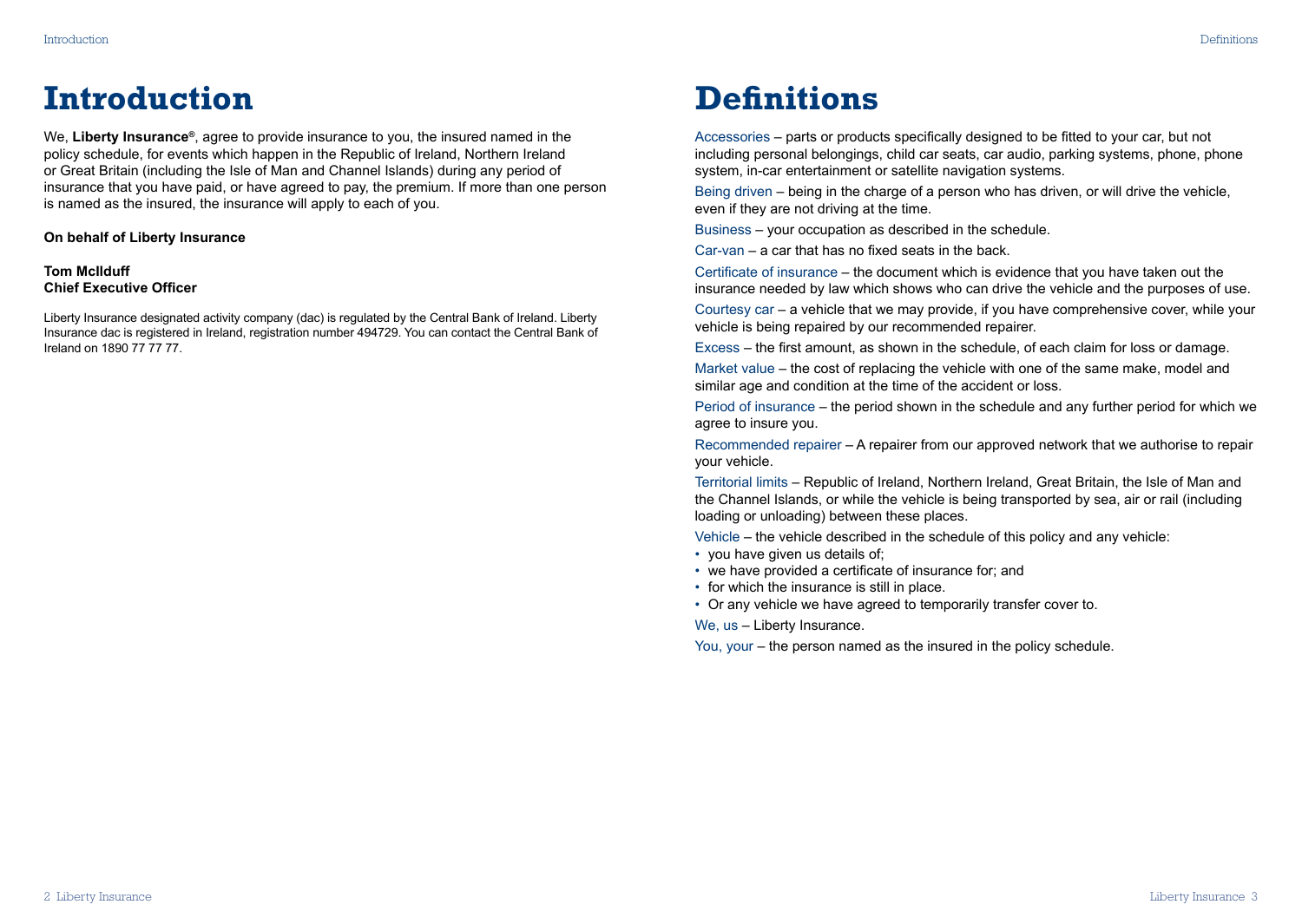# <span id="page-3-0"></span>**Your insurance cover**

So you understand what you are covered for, please read this document, the schedule and the certificate of insurance carefully. You should pay special attention to the general terms, exceptions and conditions. If you have any questions, you should contact us or your insurance advisor.

Comprehensive cover – sections 1, 2 and 4 of this policy apply.

Third-party, fire and theft cover – section 1 applies for loss of or damage to the vehicle caused directly by fire, lightning, explosion, theft or attempted theft. Sections 2 and 4 of this policy also apply.

Third-party only cover – sections 2 and 4 of this policy apply.

The general exceptions and general conditions apply to all levels of cover.

Section 3 (windscreen cover) only applies if it is shown in the schedule.



#### Car sharing

You can accept payments as part of a carsharing arrangement for giving people lifts for social or similar purposes. We will not treat these payments as charging fares as part of a business of carrying passengers as long as:

- a the vehicle is not built or adapted to carry more than eight passengers (not including the driver);
- b the passengers are not being carried as part of a passenger-carrying business;
- c the total contributions you receive for the journey do not provide a profit; and
- d the number of passengers (including the driver) is not more than the vehicle manufacturer's recommended limit.

#### Limits on use

The insurance only covers you if you use the vehicle in the way described in your certificate of insurance. We will not cover you for:

- a any use connected with the motor trade, unless the use is described in your certificate of insurance;
- b hiring out the vehicle for money; or
- c racing or being in any contest or speed trial.

### Description of drivers

Any person shown in the certificate of insurance can drive the vehicle. Where 'any driver' is shown, please see the schedule for any restrictions.

#### No-claims bonus

For the purpose of the no-claims bonus, 'period of insurance' means one year from the beginning of the policy to the first renewal date, and then each year between renewal dates.

If no claim arises during the period of insurance, at the renewal date we will reduce the renewal premium in line with our no-claims bonus scale applying at the renewal date. You can ask for details of the no-claims bonus scale.

If a claim arises during any period of insurance, we will reduce your no-claims bonus as follows.

| <b>No-claims bonus</b> | <b>Reduced to</b> |  |  |  |
|------------------------|-------------------|--|--|--|
| l year                 | 0 years           |  |  |  |
| 2 years                | 0 years           |  |  |  |
| 3 years                | 0 years           |  |  |  |
| 4 years                | l year            |  |  |  |
| 5 years or above       | 2 years           |  |  |  |

We will not reduce your no-claims bonus as a result of claims for:

- windscreen claims made under Section 3 Windscreen cover;
- claims made under Section 4 Breakdown assistance; or
- payments (including costs and expenses) which we later get back in full.

If two or more claims arise in any period of insurance, we will reduce your no-claims bonus to zero at your next renewal.

You cannot transfer your no-claims bonus to anyone else and it may only be used on one vehicle at a time.

### Introductory bonus

If we have reduced your first premium using an introductory bonus, we will remove the reduction if a claim arises during the period of insurance. We will do this when you renew the policy. At that stage you can then start to earn no-claims bonuses for periods of insurance in which no claim arises.

If no claim arises during the period of insurance, the introductory bonus will apply when you next renew the policy and at every renewal date until the introductory bonus equals or is less than the no-claims bonus reduction which would apply. The no-claims bonus you get will only take account of the period of cover we have provided under this or other motor policies in your name.

#### Protected no-claims bonus

You can pay an extra premium for a protected no-claims bonus extension once you have earned a no-claims bonus of four years or more. You will keep that no-claims bonus as long as no more than one claim arises during the period of insurance for which the extra premium applies. Although you can protect your no-claims bonus, your premium may still be affected by any claims we pay. This cover only applies if it is shown in your schedule.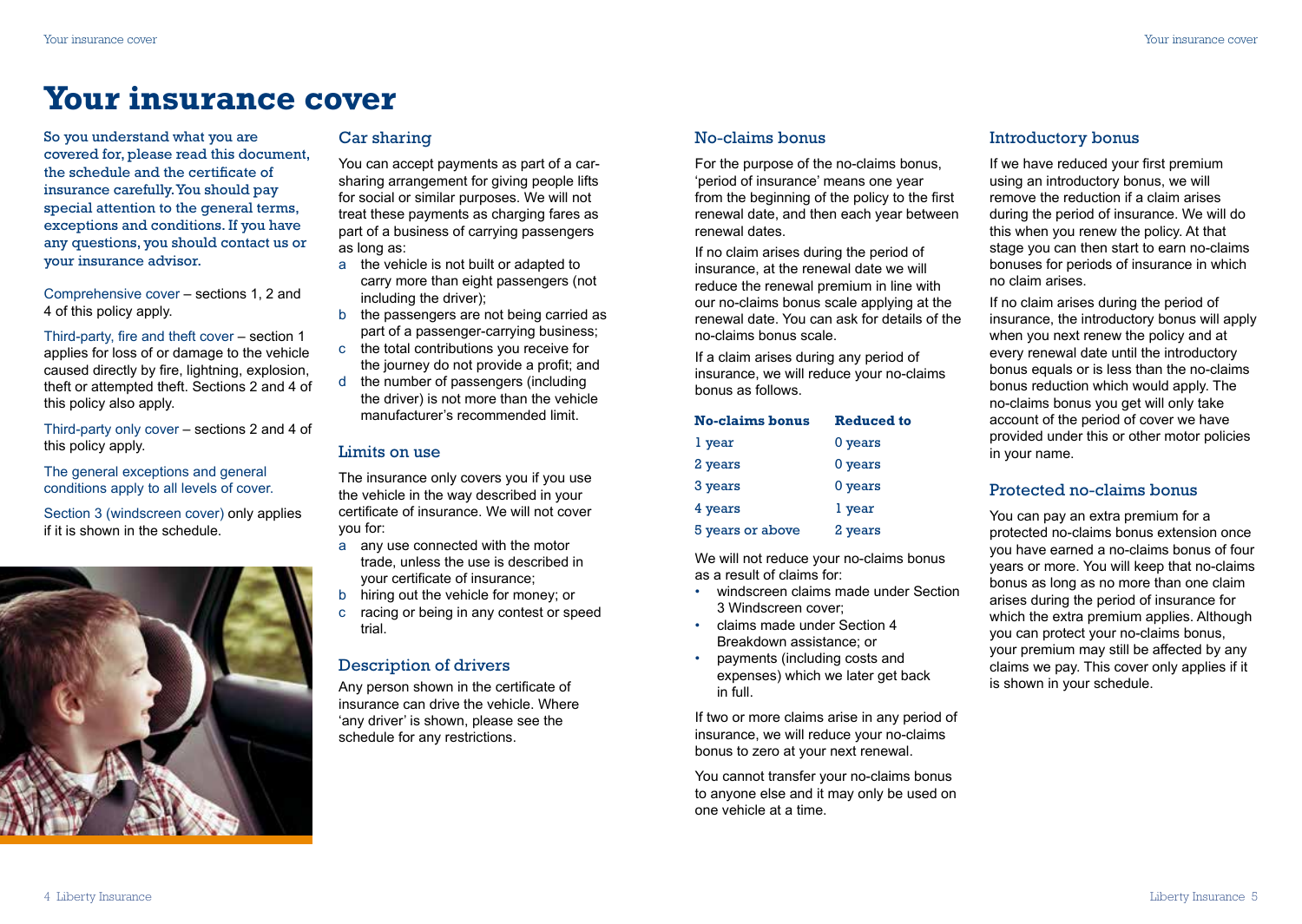# <span id="page-4-0"></span>**General conditions which apply to the whole policy**

# These general conditions apply to all sections of this policy.

Where we refer to 'you' in these conditions, it includes your personal representative.

- 1. We will only have to make a payment under this policy if:
	- a all the answers in the proposal and declaration for this insurance are true and complete (the proposal and declaration form the basis of this contract between us and you); and
	- b you or any insured person meets all the terms, conditions and endorsements of this policy.

### Cancellation

2. You may cancel the policy at any time by writing to us and returning the certificate of insurance and insurance disc.

If you want to cancel your policy within the first 14 days, we will refund your premium for any period of insurance remaining, less an administration fee of  $€50$ .

If you cancel your policy in the first year of insurance after the first 14 days, we will work out your refund based on our cancellation rates as shown below.

If your policy is cancelled after the first year, we will refund your premium for any period of insurance remaining, less an administration fee of €50.

If you pay by instalments you have agreed to pay the premium on the due date, or dates, as set out in that agreement. If you do not make a payment when it is due, we can cancel the policy by sending you 10 days' written notice to your last known address. The refund we pay you will be based on the cancellation rates above. The above rates are based on the yearly premium being paid in full. If the amount you have paid does not cover the premium according to the rates, we have the right to recover the money that you owe.

If you cancel your policy after the first 14 days, we will not refund any optional windscreen cover.

We do not refund any amount which is less than €10.

All premium refunds will only be issued as long as:

- a no claim or loss has arisen during the current period of insurance; and
- b we have received your certificate of insurance and insurance disc.

3. We may choose to cancel the policy, without giving you a reason, by sending you 10 days' written notice to your last known address. We will refund your premium for any period of insurance remaining less any optional windscreen cover. You must return to us immediately your certificate of insurance and insurance disc to avoid any action we may take against you to recover them.

### Policy changes

- 4. You must:
	- a let us know the details of any new or replacement motor vehicle before you buy or change vehicles;
	- b pay us any extra premium we may ask for as a result of the new or replacement vehicle; and
	- c let us know if you sell or get rid of the motor vehicle. All cover for the vehicle will end and you must return the certificate of insurance and insurance disc to qualify for any refund of premium which we may allow.

If you do not give us, and we do not confirm full details of the vehicle, the insurance will not apply to the vehicle and we will not be responsible for any accident, injury, loss, damage or liability arising as a result of any accident caused by or in connection with that vehicle.

- 5. You must tell us immediately if:
	- a you plan to make changes to the vehicle that improves its value, performance or attractiveness to thieves;
	- b you want to use the vehicle for any use not included in your certificate of insurance;
- c you change the address at which you normally keep the vehicle;
- d you or anyone covered by this policy are charged or convicted of a motoring offence;
- e you become aware of any medical or physical condition of any driver that may affect their ability to drive;
- f you or any driver change occupation;
- g your driving licence or driving entitlements change (including your or any driver's licence changing from provisional to full); or
- h there are changes to any other material fact.

This is not a full list and you should tell us about any change if you are not sure whether it may affect your policy.

When you tell us about a change, we may then reassess your premium and your cover. If you do not tell us about any relevant changes, we may:

- i. reject or reduce your claim; or
- ii. cancel the policy and treat it as though it has never existed.



| Period of cover no more than |  |  |  |  |  |  |
|------------------------------|--|--|--|--|--|--|
|------------------------------|--|--|--|--|--|--|

| month |                                            |  |  |  |  |
|-------|--------------------------------------------|--|--|--|--|
|       | $80\%$ 70% 60% 50% 45% 35% 25% 20% 10% Nil |  |  |  |  |

**Percentage refund of annual premium**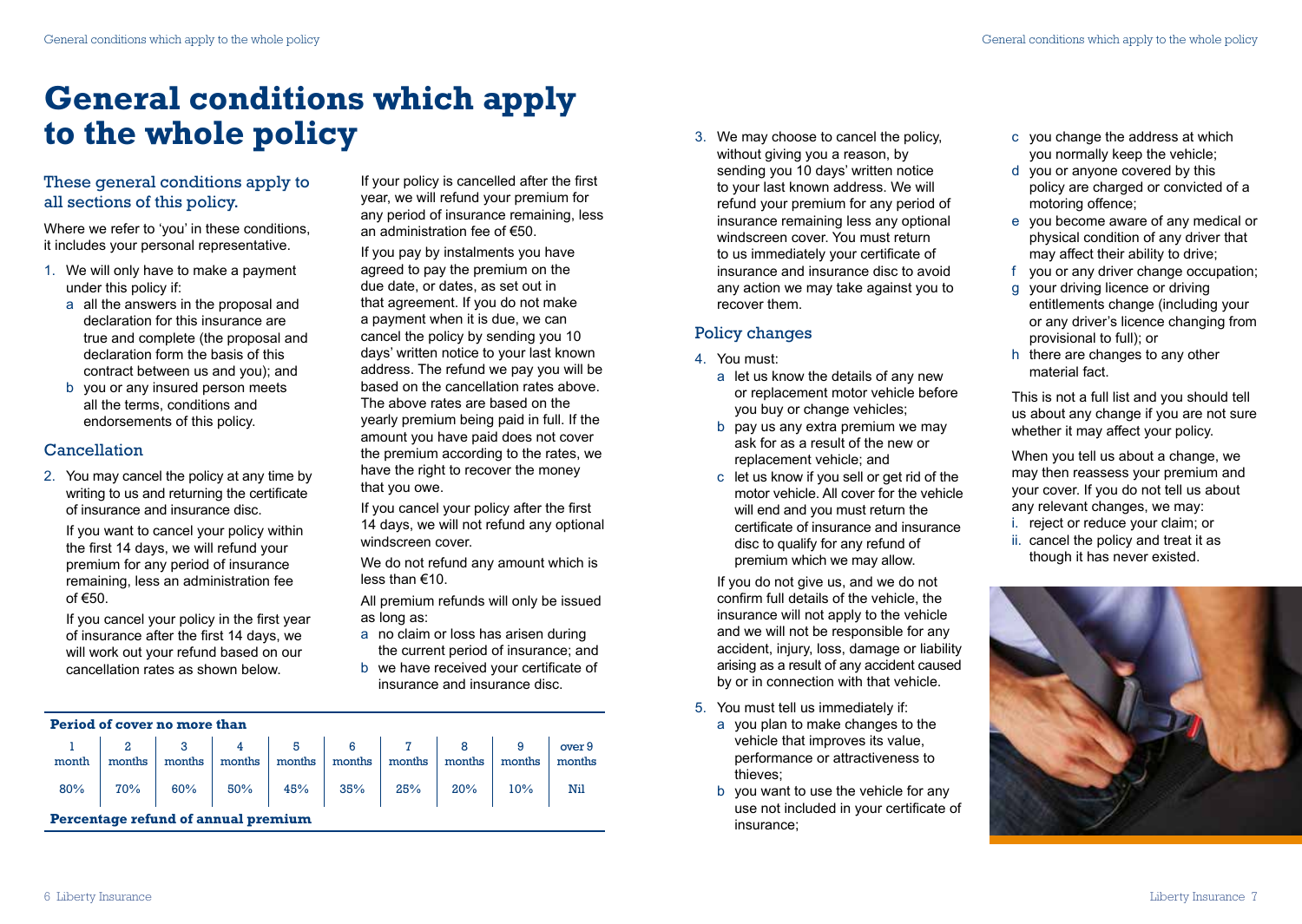- 6. If a change to your policy results in a change to your premium, we will not refund any amounts less than €10, and we will not charge any extra amounts less than €10. We will only refund any premium if:
	- a no claim or loss has arisen during the current period of insurance; and
	- b we have received all the documents we need to carry out the alteration.

### Claims

7. a You must report any accident, injury, loss or damage involving the vehicle or any other motor vehicle which is insured under this policy to us immediately (or by the next working day). We may send you an accident report form which you must fill in and return as soon as possible.



- b In the event of loss of or damage to the vehicle as a result of theft. attempted theft or malicious damage, you must immediately contact the Garda and send us a copy of the Garda report. The report must say that the loss or damage was the result of theft, attempted theft or malicious damage.
- c You must also write and let us know as soon as you become aware of any current or future prosecution or inquest in connection with any event for which there may be any liability under this policy.
- d You, or any insured person must immediately send us any correspondence relating to any incident without signing or answering it. You, or any other insured person must give us all the help we need. You must never accept responsibility or offer or promise payment without our written permission. We will be entitled to take over and carry out in your name (or in the name of any other insured person) the defence or settlement of any claim. We may prosecute, in your name or in the name of any other person (at our expense and for our benefit), to recover any amount we have paid. We will be able to decide how any proceedings or settlements are handled.
- e If you make a claim, we are entitled to instruct, and give information about you and your policy, to other people such as suppliers, private investigators and loss adjustors.
- f You, or any insured person must not do anything to harm our interests.
- g If you make a claim, we may appoint our own repairers to carry out any repair work.
- 8. If, at the time any claim arises under this policy, there is any other insurance covering the same accident, injury, loss, damage or liability, we will only pay our share of any loss, damage, compensation, costs or expenses.
- 9. If, under the law of any country, we have to make a payment which we would otherwise not have made under this policy, we may recover any payment from you or from the person who the claim was made against.
- 10. If you are paying by instalments, you must pay the full yearly premium if a claim is made during the current period of insurance. We have the right to take any premium owed from any claim we may pay, which arises under this policy.

# Disputes between you and us

11. You may refer any dispute between you and us about our liability for a claim or the amount to be paid to an arbitrator we both agree to, within nine months of the dispute arising. If we cannot agree, the president of a relevant national law society will appoint an arbitrator.

The arbitrator's decision will be final and binding on you and us. If the dispute has not been referred to arbitration within nine months, we will assume you have abandoned the claim.

### Duty of care

- 12. You or any insured person must:
	- a take all reasonable steps to prevent accidents, injuries, loss or damage;
- b protect the vehicle against loss or damage;
- c give us access, at any reasonable time, to examine the vehicle;
- d not leave the vehicle unlocked while unattended or leave the keys to the ignition with the vehicle while unattended; and
- e make sure the vehicle is kept in a roadworthy condition and, if necessary, has a valid NCT certificate.

#### For example:

- the tyre tread depth must be within the legal limits;
- all lights and mirrors installed on the vehicle must be working properly; and
- the vehicle's brakes (front and back) must be working correctly.

# Drink and drugs

- 13. If an accident happens and:
- a as a result you or any insured person is convicted of an offence involving alcohol or drugs;
- b you or any insured person is driving while unfit to do so due to alcohol or drugs; or
- c you or any insured person is driving after drinking alcohol and, three hours after the accident, the amount of alcohol in the breath, blood or urine is above the legal limit for driving;

then the cover provided in section 1 of the policy for loss of or damage to the insured vehicle will not apply.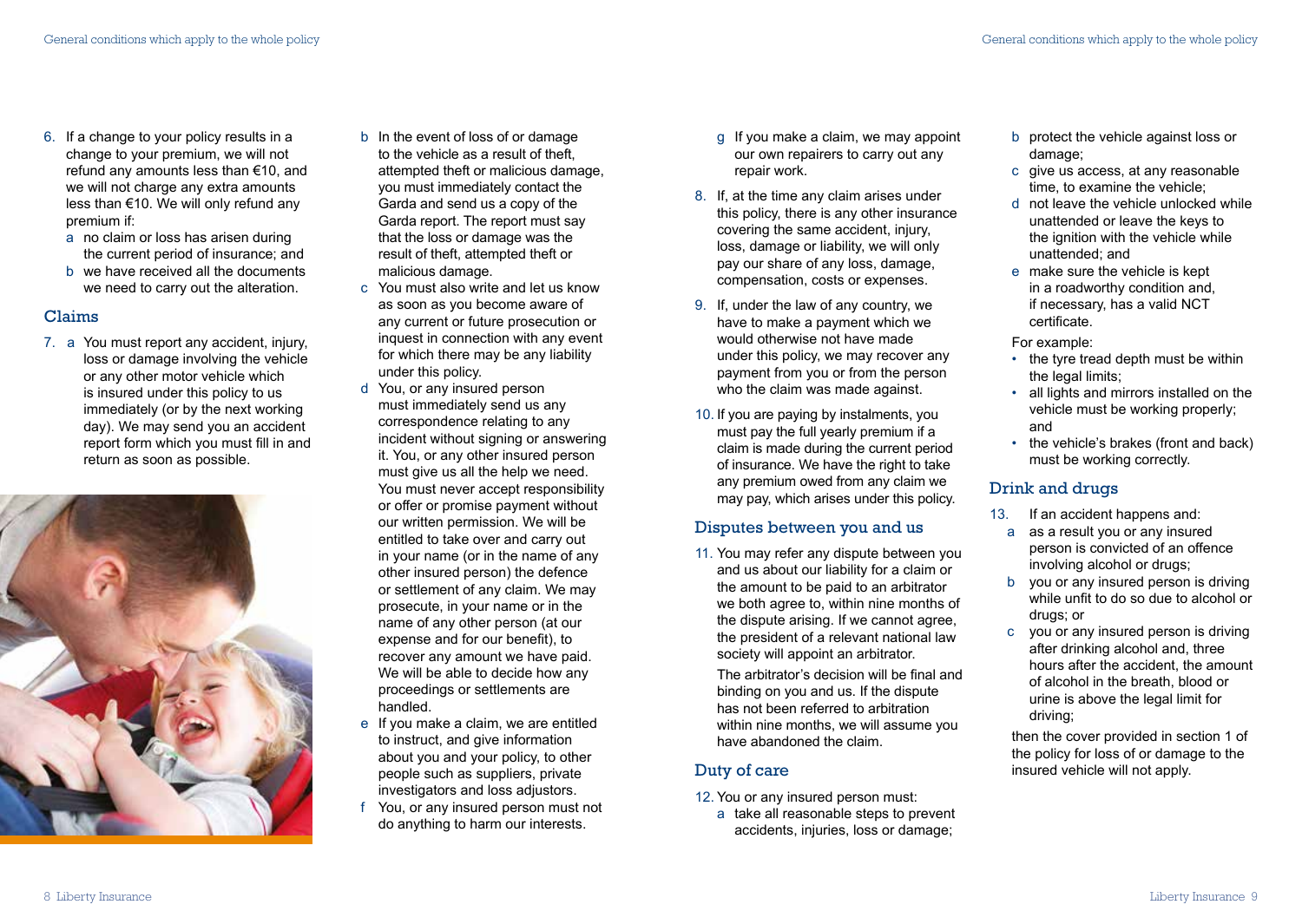# <span id="page-6-0"></span>Fraud

14. If any claim is in any way fraudulent or exaggerated, the insured person or anyone acting on their behalf has used any fraudulent methods to benefit under this policy, or you have given us false or stolen documents, you and they will lose any rights under the policy. We may also prosecute you or them.

# Choice of law

15. You and we may choose which law applies to this contract. Unless we agree with you otherwise, this insurance is governed by Irish law.

# Vehicle laid up

16. If the vehicle is laid up (off the road and out of use), we may suspend the insurance under sections 2 and 4 of this policy as long as you have returned the certificate of insurance and insurance disc.

We will refund up to 70% of your premium for the period when insurance under sections 2 and 4 is suspended as long as:

- a no claim or loss has arisen during the current period of insurance; and
- b cover is suspended for at least four weeks in a row.

We do not refund any premium which is less than €10.

During any period where we have suspended the insurance, we will still insure the vehicle against loss or damage in line with the insurance cover provided under section 1.

# Suspending cover

17. We may suspend all cover provided by this policy as long as you have returned the certificate of insurance and insurance disc.

We will refund your premium for the period when the insurance is suspended as long as:

- a no claim or loss has arisen during the current period of insurance; and
- b cover is suspended for at least four weeks in a row.

We do not refund any premium which is less than €10.

The 'vehicle laid up' and 'suspension' options can only apply within the current period of insurance. At the renewal date, the policy will automatically come into force again. We will continue to collect direct debit instalments during the period the vehicle is laid up or cover is suspended, and will refund these at the end of the suspension.

# **Currency**

18. All money paid under this policy will be paid in euros.

# Language

19. Your policy and all communications between you and us will be in English.

# **General exceptions which apply to the whole policy**

#### These general exceptions apply to all sections of this policy.

We will not provide cover for any of the following.

- 1. Any accident, injury, loss, damage or liability if the vehicle is being driven by or used for a purpose not described in the certificate of insurance.
- 2. We will not provide cover if the insured person is entitled to claim or is covered under any other policy.
- 3. We will not cover the driver unless; a they hold a valid licence to drive the vehicle; and
	- b they meet the conditions and any limits of the driving licence.
- 4. Any liability an insured person has under an agreement which they would not have had if the agreement did not exist.
- 5. Loss, damage or liability:
	- a directly caused by pressure waves from aircraft and other flying objects travelling at or above the speed of sound;
	- b caused by an earthquake or underground fire:
	- c caused by pollution or contamination, unless it is caused by a sudden, identifiable, unexpected and accidental incident which happens during the period of insurance;
	- d resulting from using the vehicle at any event during which the vehicle may be driven on a motor racing track, derestricted toll road (with no speed limit) or at any off-road event; or
- e caused by using the vehicle in or on any area where aircraft normally land, take off, move or park.
- 6. We will not cover any loss, damage or legal liability directly or indirectly caused by:
	- a ionising radiation or contamination by radioactivity from any irradiated nuclear fuel or from any nuclear waste from burning nuclear fuel; or
	- b the radioactive, poisonous, explosive or other dangerous properties of any explosive nuclear equipment or any part of it.
- 7. We will not cover any loss or damage caused by war, riot, revolution, any act of terrorism or any similar event, unless we have to provide cover under the Road Traffic Act.

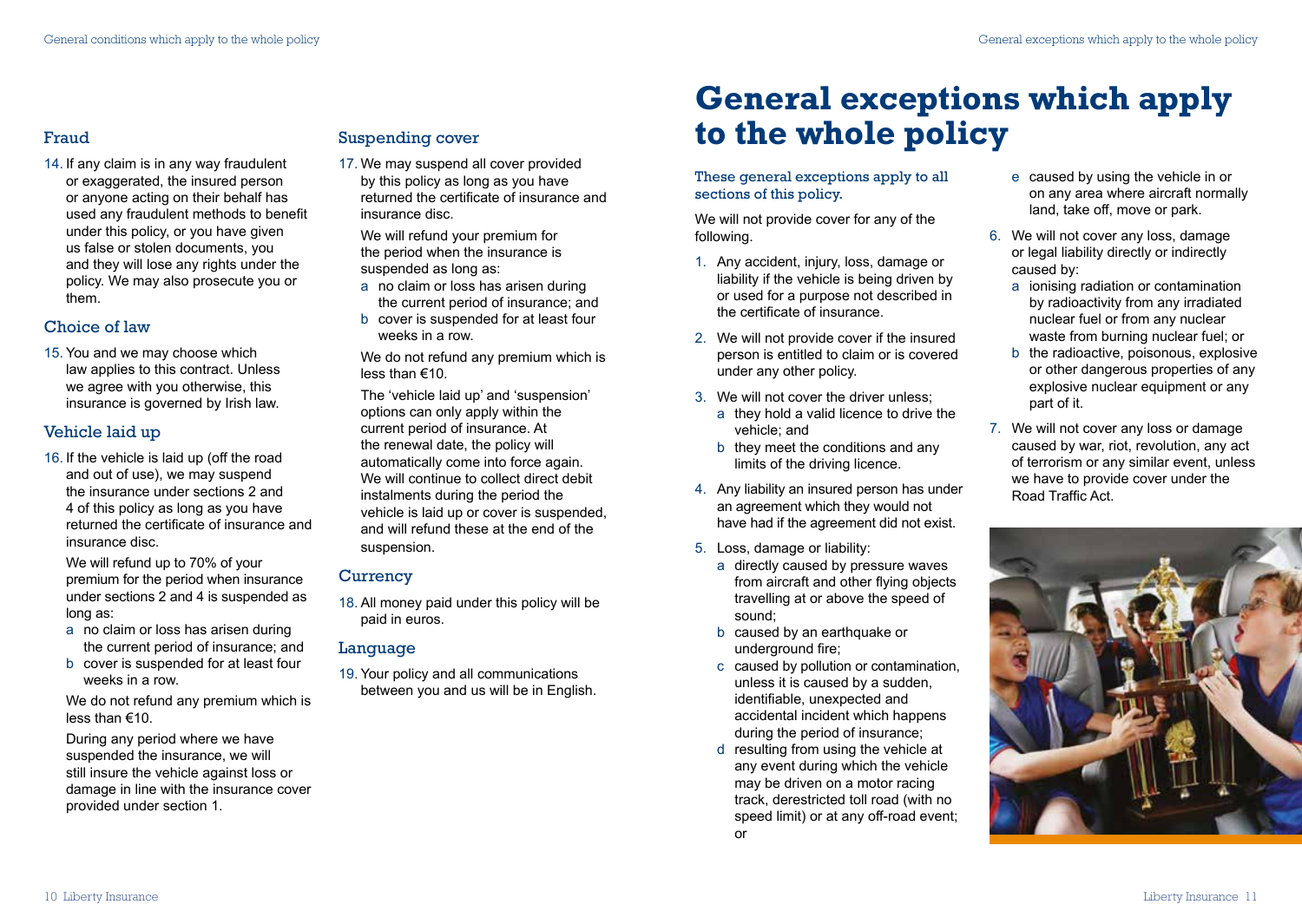# <span id="page-7-0"></span>**Section 1 Loss of or damage to the insured vehicle**

This section covers loss of or damage to the vehicle or its accessories and spare parts (whether on or in it, or in your private garage). We will choose whether to repair or replace the vehicle or any part of it or its accessories or spare parts, or pay to cover the amount of the loss or damage.

If replacement parts or accessories are not available or are out of stock from the manufacturer's European representative or agents, you will have to pay the extra cost of transporting them from elsewhere and any extra cost above the manufacturer's European parts list price.

You must let us know immediately about any incident involving loss or damage to the vehicle. You must not pay or agree to pay any expenses to repair any damage without getting our authority beforehand. (Also see general condition 7.)

If the vehicle is under a hire-purchase or leasing agreement, we may repair or replace the vehicle or pay the legal owner for any loss or damage. We will then have no further liability for the loss or damage.

# Radio, audio and navigation equipment

For loss of or damage to radio-receiving or transmitting equipment, audio equipment, electronic navigation or radar detection equipment permanently fixed to the vehicle, the most we will pay is:

a 5% of the value of the vehicle before the accident happened; or

b €635;

whichever is lower.

The policy does not cover the loss of or damage to mobile phones and their accessories or spare parts.

# Total loss claims

A total loss is where the vehicle is no longer economical to repair, cannot be repaired or has been stolen and not found.

If the vehicle is a total loss we will pay the market value of the vehicle immediately before the loss or damage happened. The market value of the vehicle will be based on our engineer's assessment with reference to industry guides. The most we will pay will be the value of the vehicle shown in the schedule.

# New car replacement

If within 12 months of having bought the vehicle as new, it is damaged and the cost of repairs will be more than 60% of the manufacturer's list price, including taxes, or it is stolen and not recovered, we will replace it with a new vehicle of the same make and model. However, we will not pay for a replacement vehicle if the replacement cost is more than the value shown in the schedule.

We will only do this if a replacement vehicle is available in the Republic of Ireland and if you or the legal owner agree. If a replacement vehicle is not available, we will pay the market value of the vehicle immediately before the loss happened, as long as it is not more than the value in the schedule.

# Accident recovery

We will also pay the reasonable cost of protecting the vehicle and moving it to the nearest repairer if, as a result of any loss or damage insured under this section, the vehicle cannot be driven. We will pay the reasonable cost of delivering it to you after the repair. However, we will not pay more than the reasonable cost of transporting it to your address, as shown in the schedule.

# Loss of keys

If the car keys or lock transmitter of the vehicle are lost or stolen, we will pay the cost of replacing:

- a the door and boot locks;
- b the ignition and steering lock; and c the lock transmitter;

as long as we are satisfied that the person who may have your keys or transmitter knows where the vehicle is. The most we will pay is €850.

# Fire brigade charges

We will pay for local-authority charges (in line with the Fire Services Act 1981) for putting out a fire in your vehicle if the fire gives rise to a valid claim under the policy, or for removing the driver or passengers from your vehicle using cutting equipment. The most we will pay is  $€2,200$ .

# Personal accident – comprehensive cover only

We will pay you (the policyholder) or your legal representative €6,500 if you are accidentally injured while travelling in or getting into or out of the vehicle and within three months this injury alone results in:

a death;

- b permanent loss of sight in one or both eyes; or
- c loss of one or more limbs.

The most we will pay in any one period of insurance is €6,500.

We will not pay this benefit for:

- a any injury or death resulting from suicide or attempted suicide; or
- b anyone who is convicted for driving while under the influence of drink or drugs at the time of the accident.

# Medical expenses – comprehensive cover only

We will pay for medical expenses up to €135 for each person injured if the vehicle is involved in an accident as long as there is no cover in force under another motor insurance policy.

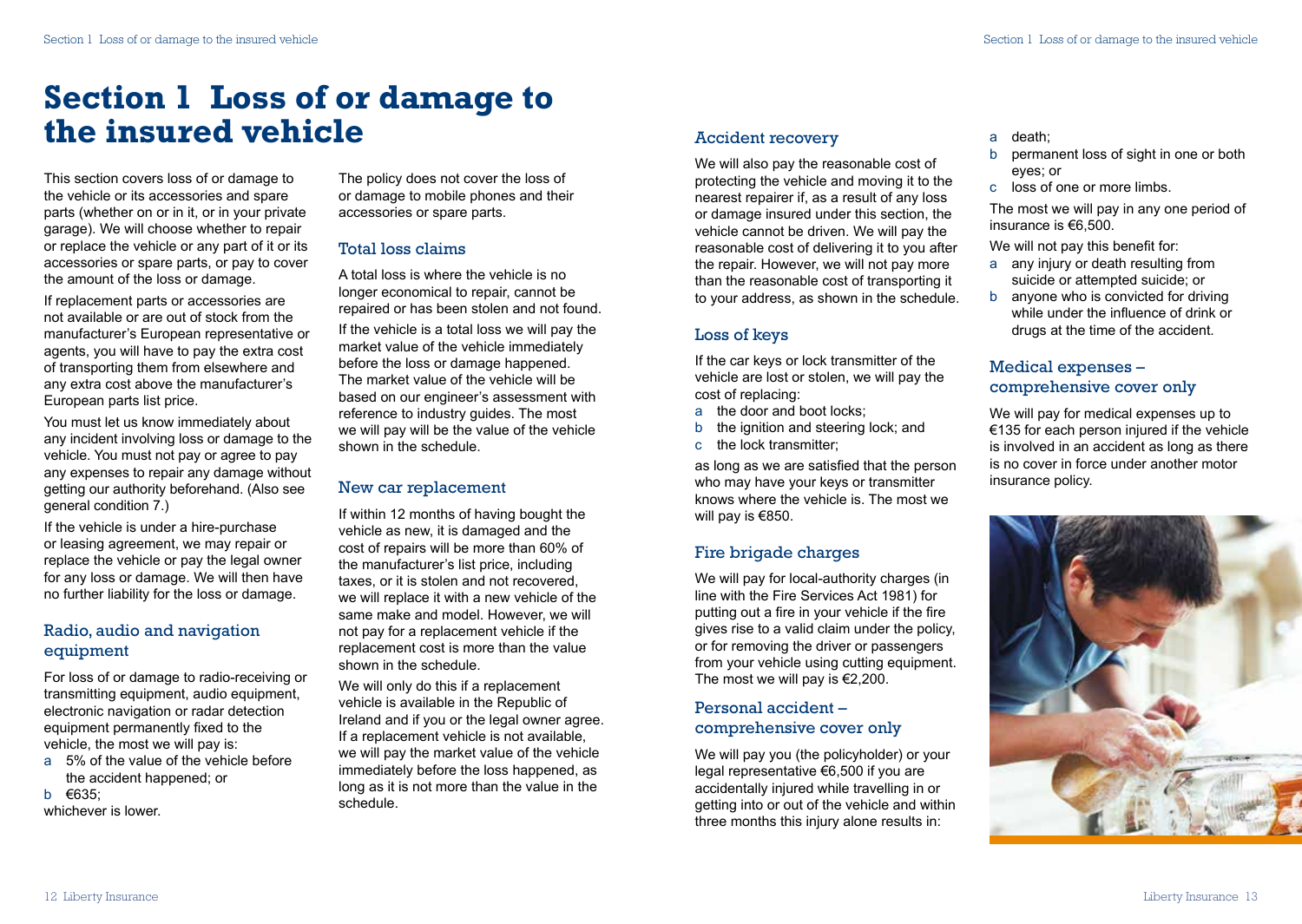# Hotel expenses – comprehensive cover only

If the vehicle cannot be driven after an accident or loss covered under section 1 of this policy, we will pay up to  $\epsilon$ 65 for the driver (or €135 for all the people in the vehicle) towards the cost of hotel expenses for an overnight stop if this is necessary.

# Hire car after theft comprehensive cover only

This benefit does not apply to vehicles used for public or private hire (taxi or hackney).

If your vehicle has been stolen and is not recovered within 24 hours, we will provide a replacement car for up to five days or until your car is recovered whichever is sooner.

It is your responsibility to make sure you meet the car hire conditions. These may include, but are not limited to, having a full driving licence without endorsements, paying a deposit by credit-card and returning the car to the pick-up point.

Once you tell us the registration number, the vehicle will be automatically insured under this policy. If the hire car is lost or damaged, we will decide how and where the car is repaired or replaced.

We will not pay for:

- a using the hire vehicle outside the territorial limits;
- b the cost of fuel;
- c collection and delivery charges;
- d any extra costs for using a car that is better than our standard hire car (our standard hire car is usually a class-A vehicle); or
- e any costs where the hire car is not returned on time.

### Courtesy car – comprehensive cover only

This benefit does not apply to vehicles used for public or private hire (taxi or hackney).

If your vehicle is repairable under this section of your policy, and if one is available, we may provide you with a courtesy car while your vehicle is being repaired by one of our recommended repairers. If your vehicle is not driveable but is repairable, we will aim to provide you with a courtesy car within three working days of accepting that you have a valid claim under this section of the policy.

Once you tell us the registration number, the courtesy car will be automatically insured under this policy, if it is supplied by one of our recommended repairers. If the courtesy car is lost or damaged, we will decide how and where the courtesy car is repaired or replaced.

We will not pay for:

- a a courtesy car if you do not agree to have your vehicle repaired at our recommended repairer;
- b using a courtesy car outside the territorial limits;
- c the cost of fuel;
- d collection and delivery charges;
- e any costs where the courtesy car is not returned on time after repairs have been carried out to your vehicle;
- any extra costs for using a car that is better than our standard courtesy car (our standard courtesy car is usually a class-A vehicle); or
- g any costs where the courtesy car is not returned on time after we ask you to return it as we have decided your vehicle is a total loss.

# Exceptions to section 1

We will not cover:

- 1. loss of value, wear and tear, mechanical, electrical, electronic, computer or computer software failure or breakdown;
- 2. damage to tyres caused by using the brakes or by road punctures, cuts or bursts;
- 3. loss of use or other indirect loss such as loss of earnings or travel costs;
- 4. damage to the vehicle or its accessories and spare parts caused by the contents or goods carried in or on it;
- 5. loss of or damage to personal belongings;
- 6. loss or damage as a result of deception or fraud;
- 7. loss or damage arising from theft or attempted theft if the vehicle is left unlocked or if the ignition key is left in or near your vehicle while it is unattended;
- 8. loss or damage to the vehicle if it is taken or driven without your permission by a member of your family or anyone who normally lives with you, unless they are prosecuted for taking the vehicle without your permission and you must assist fully with the prosecuting authorities;
- 9. any part of a repair or replacement which improves your vehicle beyond its condition before the loss or damage took place;
- 10. loss or damage as a result of the vehicle being filled with the wrong fuel;
- 11. loss or damage by any driver who has been disqualified from driving or has failed to give details of penalty points or motoring convictions (if any);
- 12. loss or damage due to any government, public or local authority legally taking, keeping or destroying your vehicle; or
- 13. the first amount, as shown in the schedule, of each claim (the excess).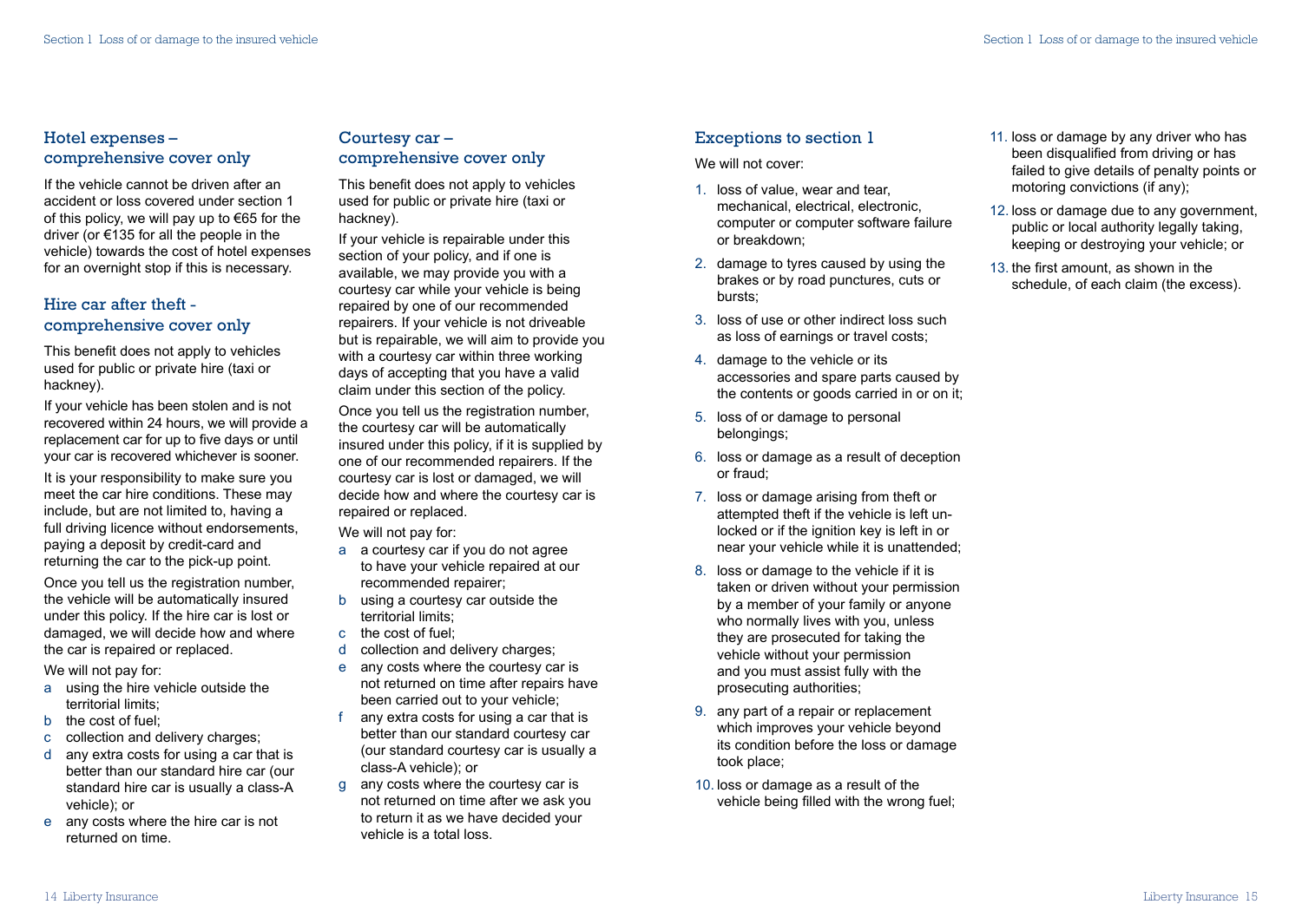# <span id="page-9-0"></span>**Section 2 Liability to other people**

#### Definition of 'insured person'

For the purpose of insurance under this section, an 'insured person' includes any one of the following.

- 1. You, the policyholder.
- 2. Any person driving the vehicle who is entitled to do so under your current certificate of insurance (other than any person in the motor trade driving the vehicle for the purpose of repairing or maintaining it).
- 3. The employer or business partner of any person whose business use is allowed under the terms of the certificate of insurance. This applies as long as the vehicle does not belong to that person and is not hired or leased by or to them.
- 4. Any person using (but not driving) the vehicle with your permission for social, domestic and pleasure purposes.
- 5. Any person travelling in or getting into or out of the vehicle.
- 6. The personal representative of any of the people named above (following the person's death) but only for the liability of the person who has died.

We will insure the insured person against legal liability for damages (including the related costs and expenses) for death or bodily injury to any person and damage to property arising as a result of an accident by or in connection with the vehicle.

We will not pay more than €30,000,000 for damage to property arising from any one claim or number of claims arising out of one cause.

# Driving other cars

If your certificate of insurance says so, we will also cover you, the policyholder, for your liability to other people while you are driving any other private motor car which you do not own or have not hired under a hire-purchase or lease agreement, as long as:

- 1. the vehicle is not owned by your employer or hired to them under a hire-purchase or lease agreement;
- 2. you currently hold a full European Union (EU) licence;
- 3. the use of the vehicle is covered in the certificate of insurance;
- 4. cover is not provided by any other insurance;
- 5. you have the owner's permission to drive the vehicle;
- 6. the vehicle is in a roadworthy condition; and
- 7. you still have the insured vehicle and it has not been damaged beyond cost-effective repair.

This extension applies while being driven within the territorial limits and only to private passenger vehicles. It does not include:

- vans;
- car-vans;
- jeep-type vehicles with no seats in the back; or
- vans adapted to carry passengers.

#### Trailers

We will extend the cover provided by this section to meet the requirements of the Road Traffic Act if you use any trailer which you own, have hired or have borrowed in connection with the vehicle insured under this policy. The terms, conditions and exceptions of the policy still apply.

# Legal costs

We will pay for the following legal costs related to an event which is covered by this section.

- a Fees for a solicitor we appoint to represent you at a coroner's inquest or fatal accident enquiry.
- b Fees for legal representatives that we ask to defend you against a charge of manslaughter or causing death by careless or dangerous driving if we decide there is a reasonable chance of success.

# Foreign use

Your policy provides the minimum cover you need by law to use the vehicle in:

- a any country which is a member of the European Union; and
- b any other country which has made arrangements to meet the minimum insurance requirements of the Commission of the European Union.

We will automatically extend this to provide your full policy cover (as shown in the schedule) for these countries for up to 93 days in any one period of insurance. The following cover does not apply while you are using your car abroad.

- Driving other cars (Section 2 Liability to other people)
- Section 4 Breakdown assistance

If you need cover for a longer period or if you want to travel to any other country, you must:

- a ask us to provide cover before the date you leave;
- b tell us the date you will be leaving and the date you will be returning;
- c tell us which countries you are visiting; and
- d pay any extra premium necessary.

# Emergency treatment

We will pay for emergency treatment fees as set out in the Road Traffic Act, following an accident involving any vehicle for which we provide cover.

### Exceptions to section 2

- 1. We will not cover loss of or damage to property owned by or in the charge of the insured person.
- 2. We will not provide cover if the insured person is entitled to claim payment or has cover under any other policy.
- 3. We will not cover damages to or loss of: a any vehicle in connection with which we provide cover under this section;
	- b any trailer; or
	- c any mechanically-propelled vehicle which cannot be driven and is attached to a vehicle covered by this policy or any property carried in or on that trailer or mechanicallypropelled vehicle.
- 4. We will not cover death or injury to any person which arises out of the course of their employment by any insured person, except where it must be covered under the Road Traffic Act.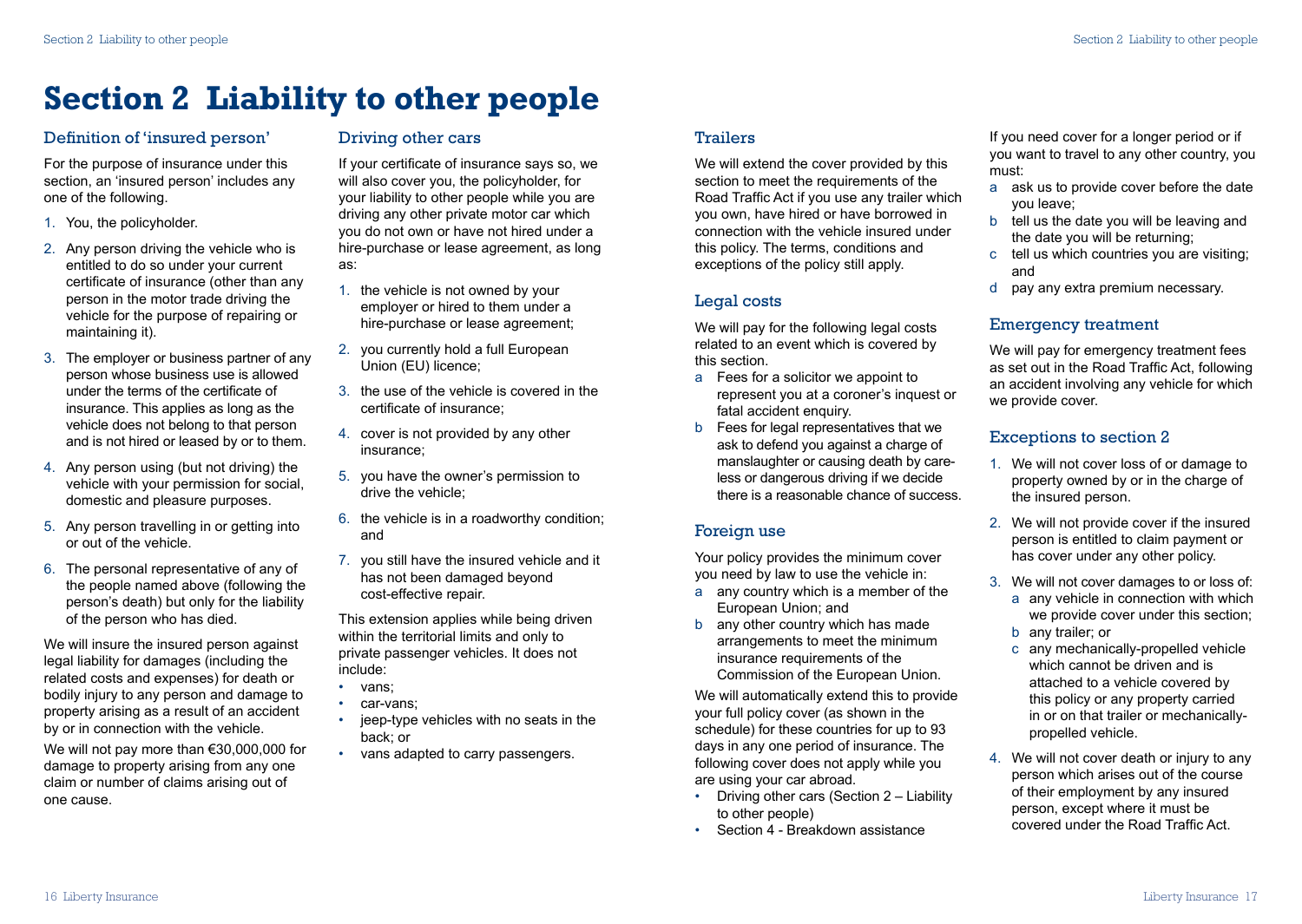# <span id="page-10-0"></span>**Section 3 Windscreen cover**

This section only applies if it is shown in the schedule.

We will pay the cost of repairing or the cost (less the excess) of replacing damaged or broken glass in the windscreen or windows of the vehicle, as long as there has not been any other loss or damage.

Claims under this section will not affect your no-claims bonus.

If you need your windscreen repaired or replaced, you should call our approved windscreen specialists on the number shown opposite. We will only carry out a repair if it is safe to do so. The decision on the safest option will be made by the glass technician.

**We will need to confirm all claims before any repair or replacement work is carried out.**

#### Exceptions to section 3

We will not pay for:

- 1. the excess shown in the schedule (the windscreen excess) – this excess will not apply if the glass is repaired and not replaced;
- 2. any amount over €150 (less the excess) for replacement or €50 for repair if the work is not carried out by our approved windscreen specialists;
- 3. any more than two claims under this section during the period of insurance;
- 4. damaged or broken glass in sunroofs, glass roofs or panoramic sunroofs;
- 5. damaged or broken glass to vehicles that are temporarily covered; or
- 6. damage caused by wear and tear or negligence.

24-hour windscreen helpline:

# **1890 94 4410**

**00 800 88 0 88 228**  (If calling from outside the Republic of Ireland)

# **Section 4 Breakdown assistance**

Using this breakdown assistance will not affect your no-claims bonus.

### **Definitions**

For the purpose of this section, the following definitions apply as well as those on page 3.

- a You, your any person driving the vehicle who is driving with the policyholder's permission.
- b Passengers all non-fare-paying passengers (not including hitch-hikers) in the vehicle at the time you need help.
- c Labour the cost of the call-out and up to one hour's labour charged by the repairer we instruct, as long as the repair is carried out at the scene and not at the repairer's premises. A repair may only be carried out at the scene if the vehicle is in a safe position to do the repair.
- d Breakdown mechanical breakdown, flat battery, fire, attempted theft, malicious damage, punctures that need help to fix or replace a wheel, lost keys, stolen keys, keys broken in the lock or locked in the vehicle.
- e Vehicle the vehicle described in the schedule of this policy together with a towed caravan or trailer. Each must not weigh more than the maximum legal laden weight of 3,500kg and be no bigger than 7 metres long, 3 metres high and 2.25 metres wide.

### Benefits

If you cannot drive the vehicle as a result of a breakdown, we will arrange and pay for:

1. one hour's labour at the roadside or at your home; and

2. towing the vehicle to the nearest garage which can carry out an effective repair or to a garage of your choice, whichever is closer.

#### Completing the journey Breakdown in the Republic of Ireland and Northern Ireland

If the repairs cannot be completed where the vehicle broke down and you are away from home (at least 3 kilometres), we can arrange and pay up to €150 for **one** of the following.

1. Transport for you and your passengers to your intended destination within the territorial limits; *or*

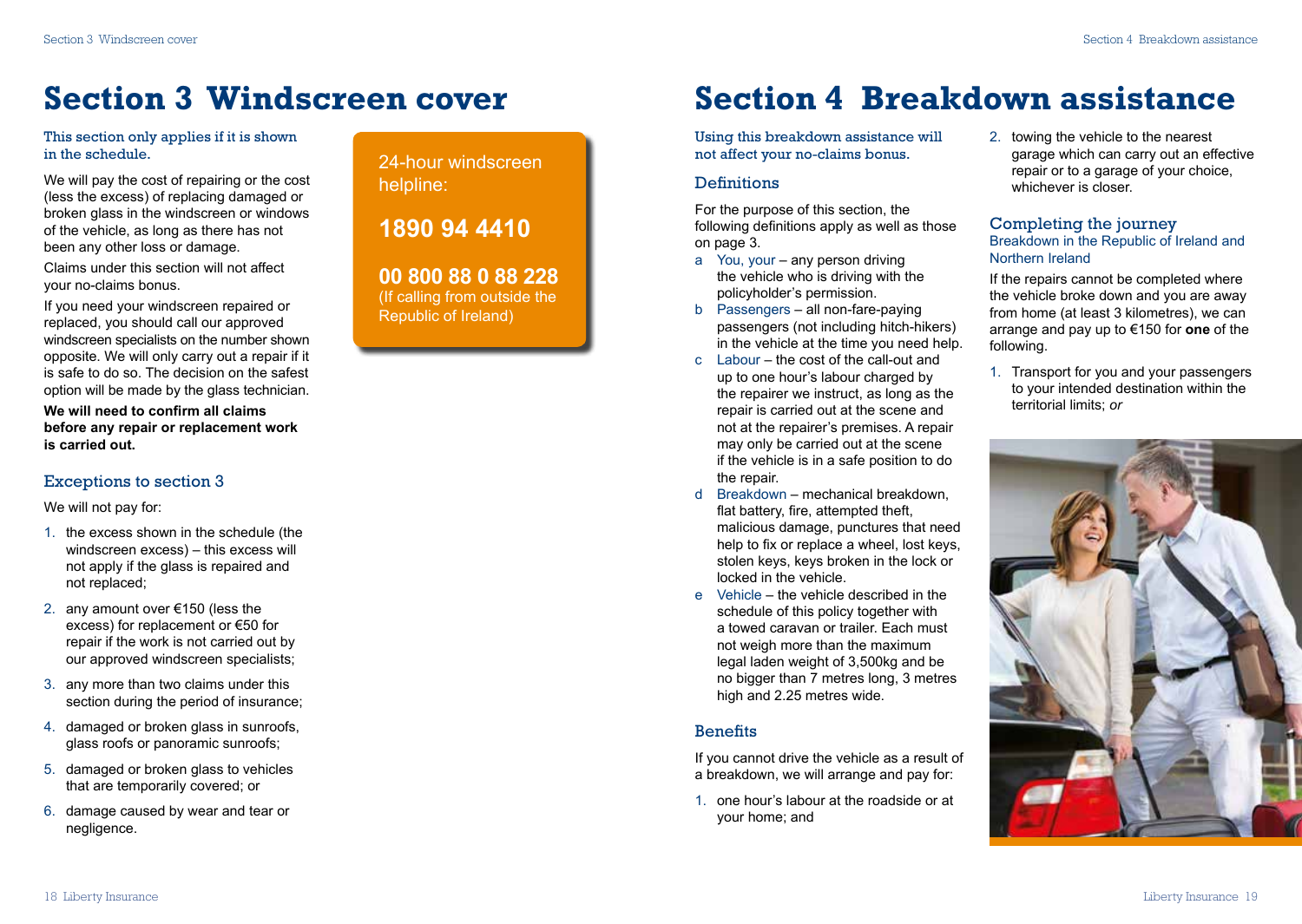- 2. use of a replacement vehicle for up to 48 hours while repairs are being carried out; *or*
- 3. bed-and-breakfast-only accommodation for one night only while repairs are being carried out, up to €35 for each person and €150 in total.

If the vehicle is repaired, we will provide the cost of public transport for you to collect the vehicle.

Breakdown in England, Scotland and Wales (including the Isle of Man and Channel Islands)

If the repairs cannot be completed where the vehicle broke down, we can arrange and pay for a replacement car for up to 48 hours, up to £100 sterling.

If the car cannot be repaired before the departure date, we will cover the cost of towing the car to the port you are leaving from, up to £250 sterling.

**The help provided depends on the options available to us at the time. Depending on the incident, we will decide what is the most suitable form of help. If you do not accept this decision, we will not pay more than the cost of the help we recommended.**

### Message relay

We will pass on up to two urgent telephone messages for you.

# Theft of a vehicle in Ireland

If the vehicle has been stolen and not recovered by the end of the working day that the theft occurred, we will arrange and pay to transport any insured person on one direct journey to the policyholder's address or original destination within the territorial limits.

#### Conditions to section 4

#### **We will not pay for any expense or help that has not been authorised through our 24-hour helpline.**

- 1. We will not be responsible to you if we are not able to provide the services set out in this section caused by the following.
	- a The car-hire conditions for replacement vehicles. These may include, but are not limited to, a full driving licence without endorsements, a credit-card deposit and the car being returned to the pick-up point.
	- b Government control or restrictions.
	- c Any other act or failure to act of any local, national or international public authority (including the Government), or any supplier, agent or other person.
- d Labour disputes or difficulties.
	- e Any other cause beyond our reasonable control.
- 2. You must be with the vehicle when the repairer arrives. If you are not with the vehicle and our repairer cannot help you, you will have to pay for any further help you get.
- 3. The vehicle must be maintained in line with the manufacturer's recommendations and kept in a roadworthy condition.

### Exceptions to section 4

We will not pay for any:

- 1. liability or loss arising from any act carried out in providing the assistance service;
- 2. expense you can claim from any other source;
- 3. breakdown resulting from a deliberate act committed by you;
- 4. cost of repairing the vehicle other than the labour;
- 5. cost of any parts, keys, lubricants, fluids or fuel needed for the vehicle;
- 6. claim caused by fuels or other flammable material, explosives or poisonous substances carried in the vehicle;
- 7. claim arising where the vehicle is carrying more passengers or towing a greater weight than which it was designed for, or from driving the car on unsuitable ground;
- 8. damage to the vehicle if you are locked out of the vehicle and we have to use force to get into it; or
- 9. more than three call-outs during each period of insurance.

# 24-hour breakdown assistance helpline:

**1800 70 60 80** 

**00353 91 560636**  Northern Ireland & United Kingdom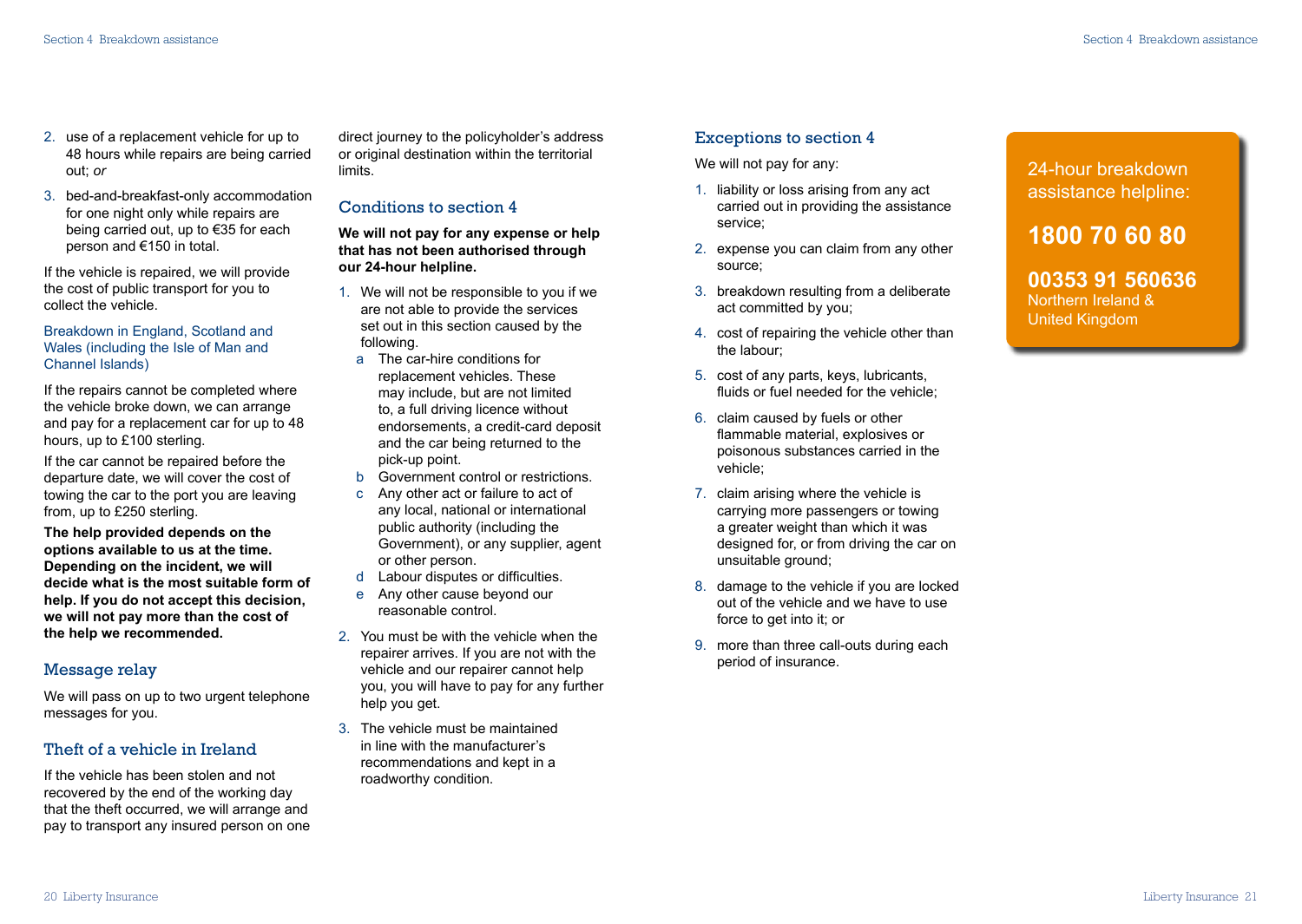We are committed to providing all our customers with a high standard of service at all times. We realise that things can go wrong and there may be times when you feel our service has let you down. As a valued customer, you have the right to complain.

- 1. Please contact our staff first to see if we can resolve any concerns you may have. Phone 1890 89 1890.
- 2. If you are not happy with our response, you can send your concerns in writing to our Customer Service Manager at:

Liberty Insurance Dublin Road Cavan Co Cavan.

E-mail: feedback@libertyinsurance.ie

- 3. We will phone you to let you know we have received your complaint.
- 4. Our staff will try to resolve your complaint immediately. If this is not



possible, we promise to acknowledge your complaint within 5 business days of receiving it. In the unlikely event that we have not resolved your complaint within 20 business days of receiving it, we will write and let you know why and what further action we will take.

5. If you are not satisfied with our decision or if we haven't given you a decision after 40 business days, you have the right to refer your complaint to the Insurance Ombudsman at:

The Financial Services Ombudsman's Bureau 3rd Floor Lincoln House Lincoln Place Dublin 2 Phone: 1890 882090

We value feedback and welcome it as an opportunity to improve our service.

#### Insurance Act 1936

All money which becomes due under this policy will be paid in the Republic of Ireland in line with section 93 of the Insurance Act 1936.

# Stamp Duties Consolidation Act 1999

Stamp duty has been or will be paid to the Revenue Commissioners in line with section 5 of the Stamp Duties Consolidation Act 1999.

# <span id="page-12-0"></span>**Customer care Data-protection statement**

# Who is responsible for your personal information?

We, Liberty Insurance dac in Ireland, are the registered 'data controller' for personal information held under the Data Protection Act 1988 as amended by the Data Protection (Amendment) Act 2003. This means we have certain responsibilities under the act to protect your information. You should show this notice to anyone who may also be covered by your insurance policy and make sure that you have their permission to share their information with us.

### What details do we collect and why?

We will use the information you provide, or we collect, to manage and handle your insurance queries, applications and any policy and related claims. This includes providing insurance for and handling claims with help from other companies in the Liberty Mutual Insurance Group. To provide you with products and services, we (or our agents or subcontractors) hold information in our systems. We may use your personal information for our business processes and activities including analysis, review, planning and business transactions, dealing with insurance or legal claims, and so we can meet our legal and regulatory responsibilities. We may record or monitor phone calls to protect you and for training and quality purposes.

#### Sensitive details

We may need to collect sensitive personal information (such as information about physical or mental health or medical

conditions, criminal convictions and pending legal proceedings, and bankruptcy or debt details) about you and others named on the insurance policy and other people involved in a claim. By taking out a Liberty insurance policy or by giving us your personal information, including sensitive personal information, you will be agreeing that we, our agents, other insurers and the other people we describe in this notice may process this information.

# Credit-reference checks and fraud-prevention, anti-money laundering and counter-terrorism financing checks

We may check the information you provide against other information available to the public. (This could include information from the electoral roll and court judgments. bankruptcy or repossession and other insurance industry databases. This may involve carrying out checks for bankruptcy and other judgments, to prevent fraud, antimoney laundering and counter-terrorism financing checks. These checks will be governed by data-protection law and we may also need your permission.) We may share the results of these checks with other companies in the Liberty Mutual Insurance Group, other insurers and their agents, credit-reference agencies, fraud-prevention agencies and others concerned with fraud, the Garda Síochána, the police and other law-enforcement agencies, government agencies or regulatory authorities. We may use this information to help us assess risk and credit and in our insurance decisions and to meet our legal and regulatory responsibilities. Other companies in the Liberty Mutual Insurance Group may do the same for similar purposes.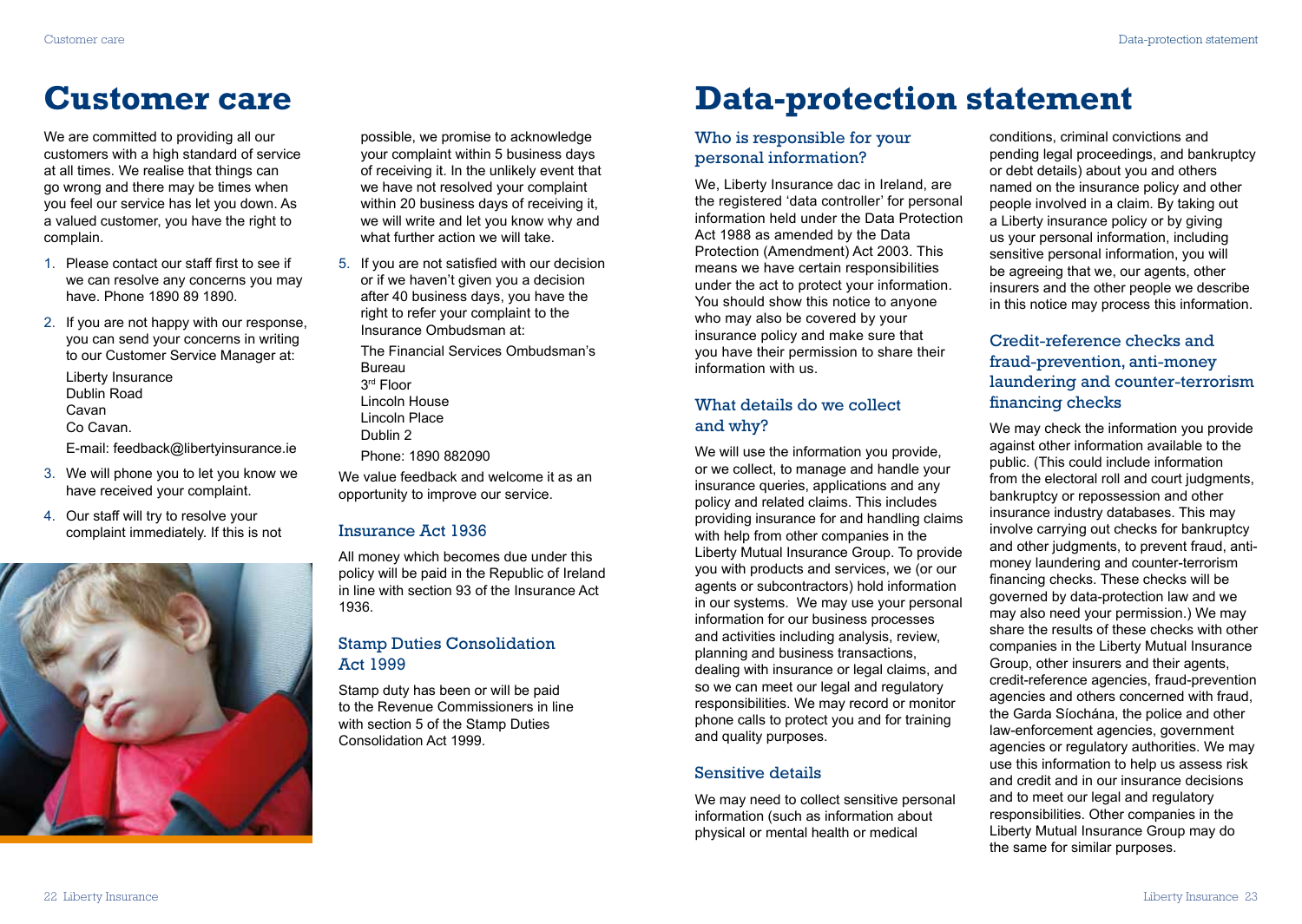#### **Statistics**

We may change personal information so that you cannot be identified. That information will then not be covered by this notice or data-protection law. We may use it for insurance administration purposes including analysing trends, carrying out actuarial work, planning how we deliver services, assessing risk, costs and charges.

## What details do we share, who with and why?

We will only take instructions to change a policy from you, your husband, wife or civil partner or your parent. We will only take instruction to cancel a policy from you. In some cases we may deal with other people contacting us on your behalf as long as we have your permission. If you would prefer that we only deal with you, please let us know. In exceptional circumstances, we may need to deal with other people, for example, if you are incapacitated and if a next of kin contacts us in relation to your policy.

We may pass information about you and your claims history to:

- our agents and service providers and other companies in the Liberty Mutual Insurance Group;
- other insurers, either directly or through people acting for us and them (such as loss adjusters or private investigators and solicitors);
- any agent acting for you;
- recognised trade, governing and regulatory organisations we belong to or are governed by;
- the police, other law-enforcement agencies, government agencies or regulatory authorities, and any other person or organisation if this is needed by law; and
- any other person, where necessary, to perform any insurance contract with you, so we can protect ourselves from risk or to make sure we meet with regulations or good governance.

We share information with the Insurance Link database, run by Insurance Ireland. This information includes identification details and the nature of any damage suffered by anyone involved in a claim, in some cases including the types of injuries. This information may be shared with other insurers or government authorities.

We use this service to help us authenticate the information provided so we can prevent fraud and protect customers and assess information at the underwriting stage (when we decide on risk and whether to provide insurance). This helps prevent multiple claims for the same injury or damage, helps us investigate fraud and check on the accuracy of information provided. If we find, by using Insurance Link, that previous claims have been made, we may share information on those claims. You can find more information on Insurance Link on their website, which is listed below.

We may also use the information you provide to get information from the National Vehicle and Driver File held by the Department of Transport. We may also transfer your information to other countries (you can see more details on pages 25 and 26).

#### Where are your details sent?

We will hold personal information in our data systems including those owned or managed by Liberty Mutual Insurance Group companies and our or their agents and other service providers. This information may be stored by cloud (internet storage providers) and may also be transferred outside of the European Economic Area including to Liberty Mutual Insurance Group companies. By using contractual agreements with our service providers, we make sure that no personal information is transferred outside of the EEA unless that country has an adequate level of protection in relation to processing personal information. By giving us personal information, you agree to the transfer, storing or processing of the information as outlined above.

# Contacting you

We may contact you with a reminder that your insurance is due to be renewed. We can do this in a number of ways, please see below. We will use the details you have given us to provide information about our products and services and those of other companies in the Liberty Mutual Group and other companies whose products and services may interest you. However, we will not do so if you have already told us you do not want this information. We may also use your information for these purposes after your policy has ended, unless you ask us not to.

#### How we can contact you

From time to time we may contact you using the information you have provided in relation to our products and services in any of the following ways.

- By phone
- By post
- By email<br>• By toxt m
- By text message
- Through digital applications (such as a mobile phone app)

#### Why might you contact me?

We may contact you:

- about an enquiry you have made;
- with relevant offers for products or
- services;
- about your policy or quote;
- to ask for your feedback or views on the products and services we provide;
- to tell you about any important changes to our website; or
- if there is another genuine reason for doing so.

#### How to opt out

You can change your mind at any time about receiving marketing information from us. Each time we contact you electronically with marketing information or a marketing message, you can choose not to receive further marketing information from us to that email address or phone number. This is known as an 'opt-out'. If you want to 'optout', please phone us on 1890 89 1890 or email us at contact@libertyinsurance.ie. Please make sure you tell us about any changes to your marketing preferences for each address, email address or phone number you have registered with us which is affected.

# More information and contacting us

You can ask us for a copy of the information we hold about you by writing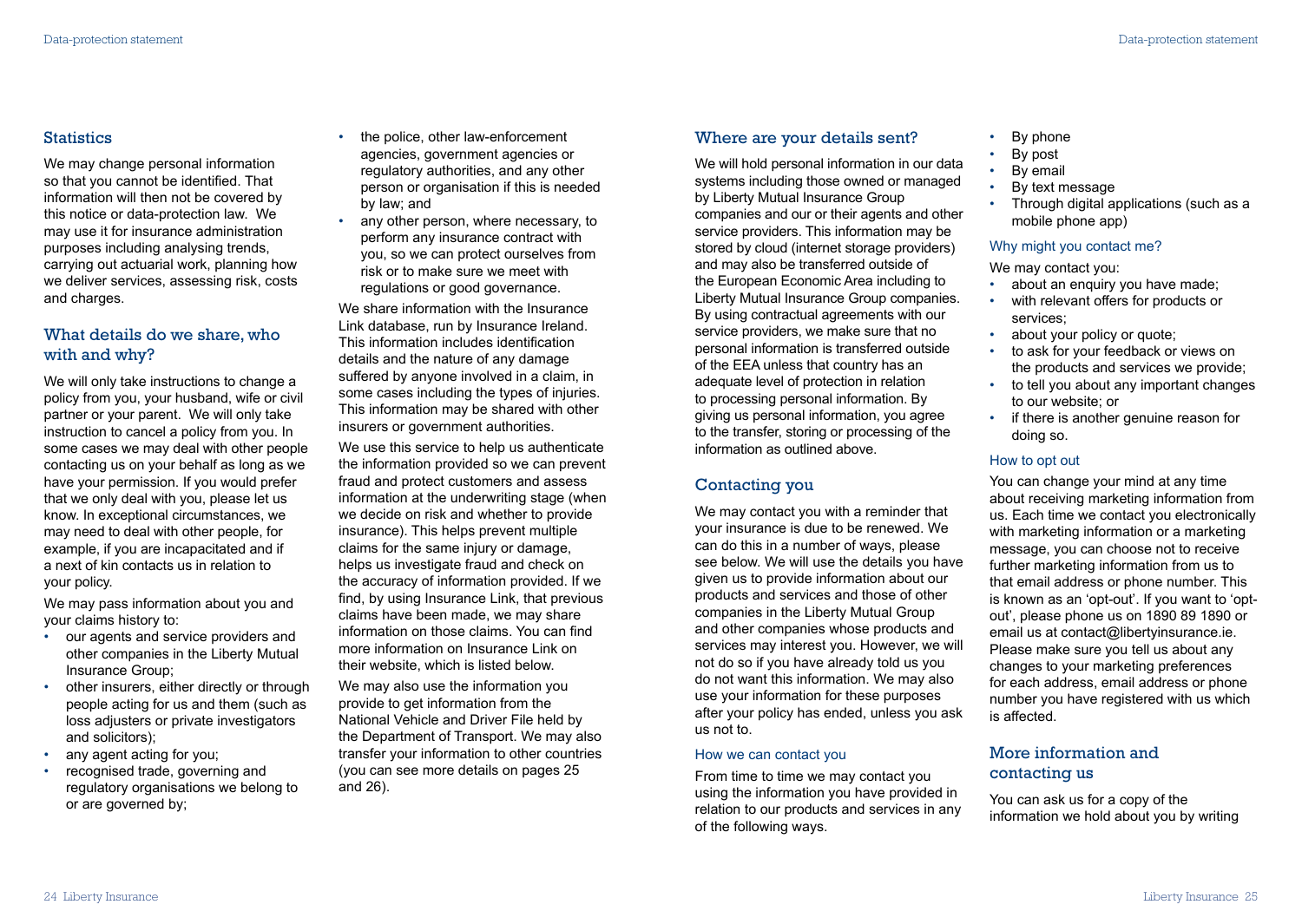#### Data-protection statement

to our Customer Services Manager (see contact details below) and enclosing a cheque for  $€6.35$ . Please allow up to 40 days for us to send this information to you. You may also ask us to change or delete any information we hold about you.

For a full copy of this notice, including more details on how we may use your personal information for credit-reference and fraud-prevention purposes, please see the **Security and Privacy Statement** which you can view by visiting **www.libertyinsurance.ie/company/ privacy-full.html**. Or, if you want to ask for a hard copy or have any questions about this notice, please contact our Customer Services Manager at Liberty Insurance, Dublin Road, Cavan, Co. Cavan or **info@libertyinsurance.ie**.

You can find details about our responsibilities to you in terms of your information in the Data Protection Commissioner's Code of Practice on Data Protection for the Insurance Sector. See **www.dataprotection.ie**.

You can get confirmation on what information is held about you and your previous claims on Insurance Link by visiting **www.inslink.ie**.

Reference: GEIQMPBRPB1016